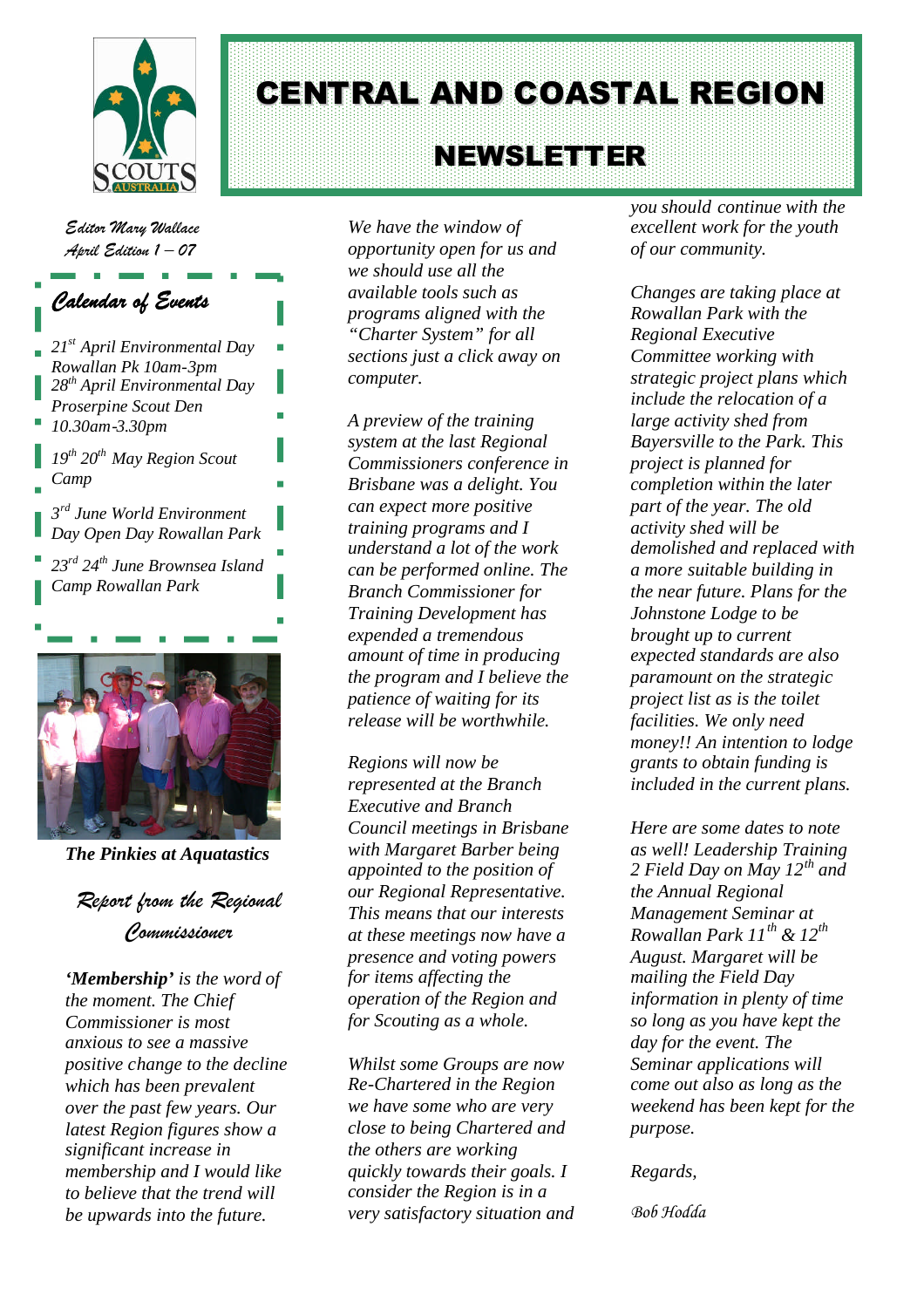# *Regional Joey Scout Report*

*Hello again, well this year has been a busy one so far! How the year has flown! February was the month for our Planning Meeting which was well attended by all in the Region.*

*This year our theme for our Regional Mob Holiday is "Outer Space" and the program is going well so far. The date for the Mob Holiday is the 2nd and 3rd of June 2007.*

*This year I have been helping Whitsunday Coast Scout Group, just for a little while, and I forgot how much time this takes when programming and planning. So I have had to work harder at staying on top of things and not get behind. How quickly we forget!*

*I was recently involved with the Proserpine and*

*Whitsunday Group's Harmony Day. These activities can be used as a Mob Buddy activity and they can also earn a Harmony Day badge when*



*participating in Harmony Day activities.*

*Anzac Day is on the 25th April and plans for sleepovers are in progress in readiness for the march.*

*Also, the Regional Environmental Activity Day is to be held at Rowallan Park on the 21st April and at the Proserpine Scout Den on the 28th April. I would urge you to encourage your Joey Scouts and families to attend this day, as the activities will be suitable for the Joey Scouts Environment Challenge.*

*I hope you all had a great Easter break. You deserve it! Not too much chocky I hope! I look forward to seeing you all on the Environmental Activity Day in Proserpine. If your Mob has done an activity or Sleepover I would love to hear about it. That way, I can share with the Region what Mobs are doing and try to inspire others who may need a bit of encouragement.*

*Looking forward to hearing from you. Keep up the good work!*

*Wendy Harm (Wallaby) Regional Leader Joey Scouts.*

#### *Environmental Activities*

*There are currently 2 activities planned the first being a fun day which covers the Joey Scout Conservation Challenge and the Cub Scout Waterwise badges and theWORLD Conservation Badge components in the Scout Record Book. These days are planned in Proserpine and at Rowallan Park and should be fun for those who attend.*

*World Conservation Day is the second Activity planned and it promises to be a busy activity packed, FREE day at Rowallan Park. There are many and varied groups joining us to run activities or displays on the day:- the Local Council, Landcare, Greening Australia National Parks and Wildlife, Padaminka, Mackay Conservation Group,Conservation Volunteers Australia, Guides and Scouts. More information for this exciting day will be sent directly to your Group Leader. Mark your calendar, Environment Day June 3rd from 10am till 4pm. Food and drinks will be available or bring a picnic lunch.*

*The opportunity is still available for the Landcare badge for Cub Scouts, Scouts and Venturer Scouts.*

*To obtain the Landcare badge each youth member must participate in a Landcare project for at least 6 months either through scouts or a community Landcare group. There are projects available throughout the Region. If you are interested you can contact Jo Brzozowski for further details*

*World Conservation badges can also be earned either as a pack, troop, unit or individually.*

*Jo Brzozowski*

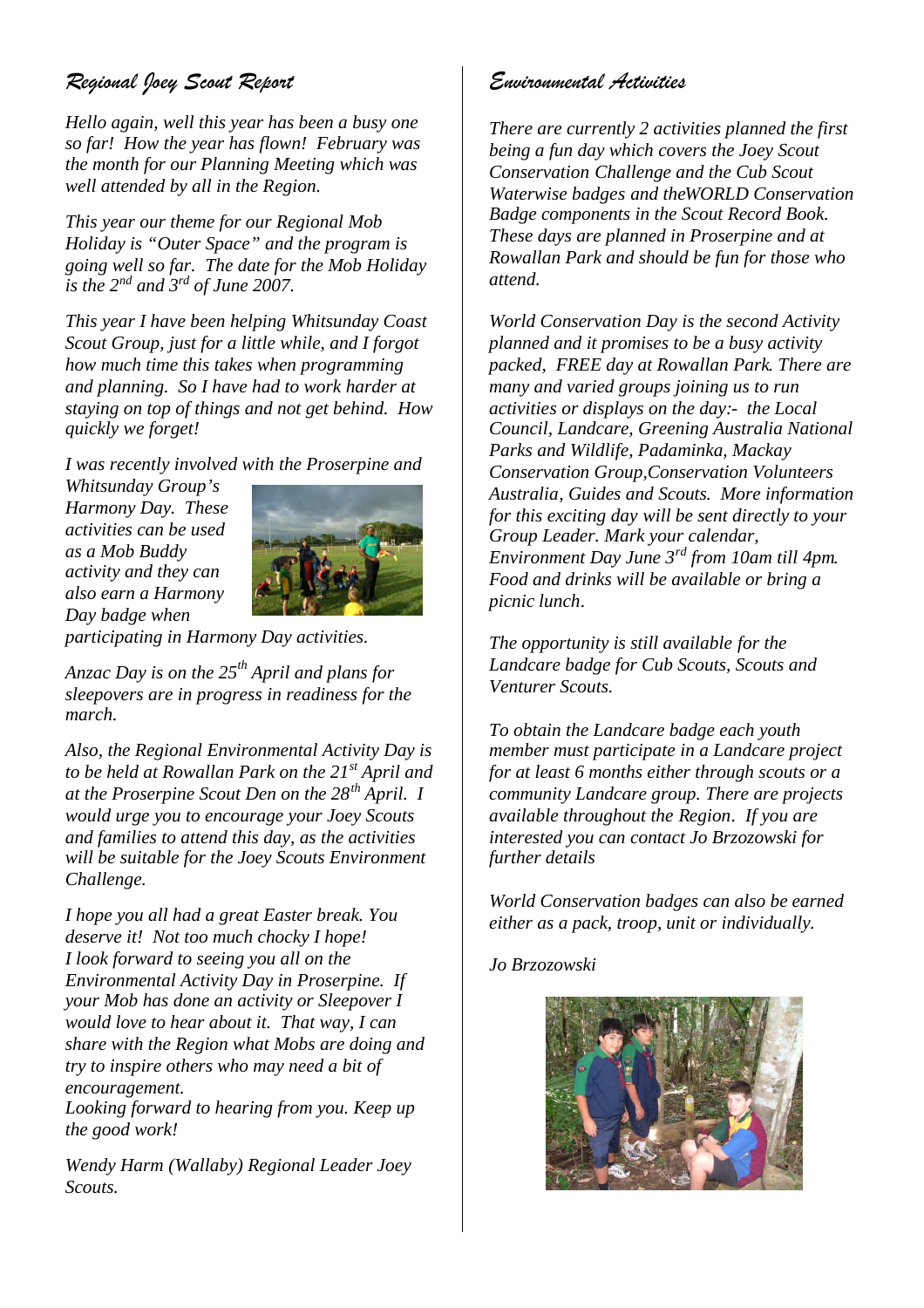# *Sarina Scout Group*

*Once again the Sarina Scout group has been very busy for this part of the year. We started off the year with a group camp at Rowallan Park in early January that lasted for five days. Some of*

*the activities which took place were, rope bridge, canoeing, water bombs, waterslide,*



*tenpin bowling, swimming, movies, and a trip to the botanical gardens. A lot of fun was had by all. We also attended the Open Day for Seaforth Group. Our Australia Day activities of billy tea and damper went off well as usual, providing some new members as well. We also attended the regional Founders Day celebrations, which was a very well run activity and all members had a great time. The next activity we attended was Aquatastic in Calen, which was a huge hit with all that attended. I think the regional team did a great job in organizing this activity. Our Joey Scout section has been very busy with fun filled programs and exciting activities. They have also all earned their Environmental Badge, and are currently organizing an inter mob sleepover themed around Harry Potter. The Cub Scout section theme for this year is "Around the World", and so far we have visited Italy, China and now India. We have done several activities from the various countries, which include; soccer, flag making and Chinese lanterns. We have also been cooking meals from each of these countries, spaghetti, fried rice and will be curry for India. The Cub Scouts have also been very active in their award scheme with several badges earned. The Scout section has a new leader and things are really starting to take shape. They have had an overnight camp and a couple of the Scouts attended the Anchor Badge Course. A number of the Scouts have also been actively working towards various badges. Our group as a whole has been very lucky this year, with growth of youth members across all sections and hoping it will continue to do so.*

*Brett Tomlinson Group Leader*

#### *Proserpine Scout Group*

*Proserpine Scout Group's youth membership is steadily increasing. The Scout Section with Lloyd Fox as Leader, and Cub Scout Section with Roger Madsen as Leader have well attended meetings. Three Scouts and one Leader from Proserpine attended AJ2007 at Elmore in Victoria in the New Year.*

*Joey Scouts commenced this year with Bronwyn Wren as the leader and Gail Hinschen as the assistant leader.*

*Proserpine and Whitsunday Coast Cub Scouts and Joey Scouts joined forces to celebrate Harmony Day at the Proserpine Scout Den on 20th March 2007. Members of the local indigenous community entertained the local Cub Scouts and Joey Scouts with boomerang throwing, didgeridoo playing and indigenous stories. The children base painted their own cardboard didgeridoos, and decorated them when Proserpine Group returned the visit to the Whitsunday Coast Group.*

*Proserpine Scout Group benefited from the Proserpine Co-Operative Sugar Milling Association Inc Charitable Donations Program recently. These funds were used to purchase much needed camping equipment. This equipment was tried and tested over the St Patrick's Day weekend with a Group camp (all Sections) being held along the Proserpine River at the property of Charlie and Lisa Atkinson. The youth members enjoyed a weekend of games, camp oven cooking, damper twists, cooking toast on an open fire, hiking, campfire and lots of swimming.*

*Greg Walker, Group Leader*

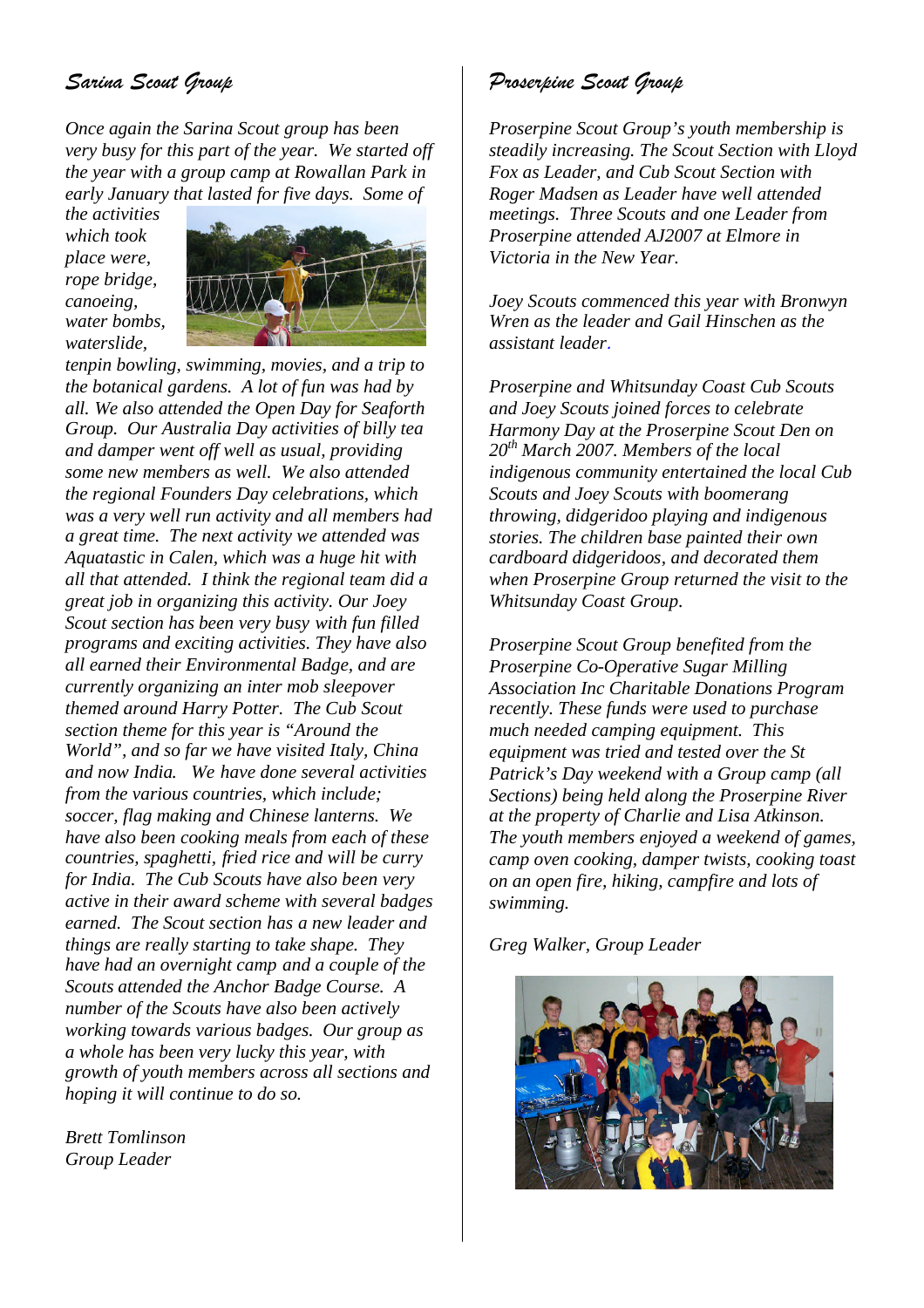# *Seaforth Scout Group*

*Wet weather didn't dampen the spirits of the Seaforth Scout Group, on their Open Day at the Sports Ground near the Bowls Club on Sunday 21st January 2007.*

*At the Open Day prospective youth members were able to take part in, traversing the rope bridge constructed by Sarina Group, the Merry Go Round constructed by Mackay City Central Group, and sampling billy tea and damper made by Bucasia Group. Seaforth Group held a sausage sizzle.*

*Seaforth currently has 4 section leaders which includes 1Joey Scout,2 Cub Scout & 1Scout. Our LT3 Course went really well and all section leaders have commended the trainers for the hard work and effort on this training weekend.*

*We currently have 12 Youth Members of which only two are male. (Footy season just started when we did.)*

*Crystal Neilsen, Group Leader*



# *Mackay City Central Group*

*Mackay City Central Scouts had their annual group camp at Kinchant Waters on 17th/18th March 2007 with most sections attending. The main object was a casual relaxed and fun weekend in which all sections seemed to achieve. Once the youth members set up their camp sites the weekend was filled with lots of water activities, mainly swimming and canoeing as you would expect.*

*The newly formed Joey Scout Mob made an Australian animal badge with small cut outs and a wooden peg. Some other activities for Joey Scouts included making a wooden fruit bowl from paddle pop sticks and searching for an*

*assortment of Australian animals made from cardboard cut outs.*

*Saturday night we had a fantastic camp fire lead by Rod Lean followed by a wide game organized by the senior Scouts. Sunday after breakfast we held a Scouts Own lead by a couple of our senior Scouts also. A most enjoyable weekend by all.*

*In first term we have had one Scout go up into Venturers and one Scout Investiture. New patrol leaders for three patrols and traditianal Scout activities on our meeting nights.*

*Compiled by information supplied by Allan*

*Salty, Scout Leader & Rod Lean, Joey Scout Leader*

*Mky City Central Construction at Seaforth Open Day*



# *Moranbah Scout Group*

*Moranbah Scout Group is steadily growing and now has a membership of 15 Joey Scouts 10 Cub Scouts, 2 Scouts and 1 Venturer Scout.*

*The Joey Scout Section have been learning about the Joey Scout Promise and Law and Motto as well as the Australian Animals. Term 2 they will be learning about the Solar System and the sun and moon. Anzac day and Mothers Day are also in the term planning.*

*The Cub Scout Section members have been busy working solidly towards their boomerang badges.*

*The Group joined with the Guides and celebrated Founders Day. They also participated in the Clean up Australia Day activities.*

*Fun was certainly the name of the game when we travelled to Calen for the Regional Aquatastics. We were greeted like long lost cousins which made us feel very welcome.*

*Our group will be participating in Anzac Day and Labour Day activities.*

*Janet Brown, Group Leader*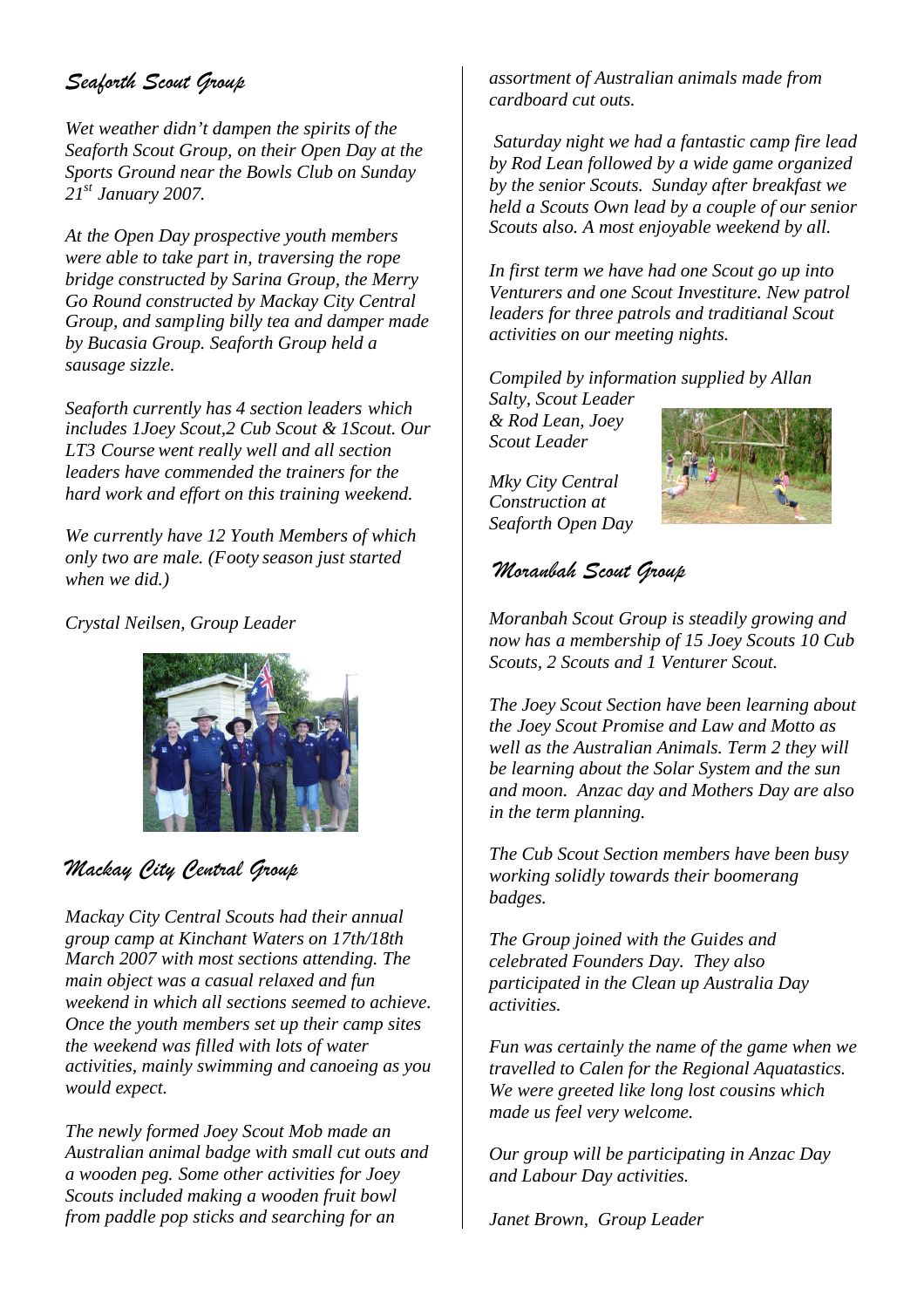## *Bowen Scout Group*

*We have been taking advantage of every opportunity possible, to get the attention of the Bowen Community – newspaper coverage, being seen in uniform and flying World and Section flags at public events and fundraisers (We can always count on the wind to bring our flags to life in Bowen)… It has paid wonderful dividends – both in the increase in youth memberships and with the profile Scouting is enjoying in our community at present. Our community has known Scouting for over 90 years and they seem pleased to contribute to renewed interest in the Group.*

*Don't underestimate the value of those flags flying on a good sized pole in a public place – they are attention getters!*

*I guess when you have only 6 members to start with; it doesn't really take many to show a 'huge' increase. Our invested youth numbers are now 20 across Cub Scout and Scout sections and a further 2 who fit somewhere between Venturer Scouts and Rovers. Unfortunately we did not gain any additional Leaders so it is taking considerable effort on behalf of Akela (Tania Purcell), SL Dingo(Ian Johnston) and ASL/ACSL Crow (Doug Robins) to keep things moving at a pace the youth enjoy.*

*It becomes obvious in times like this, how Leaders can make or break a section - when human resources are stretched to the limit. Without them, we don't exist at all. If they haven't the energy and imagination, we don't keep the youth interested. The growth being experienced in Bowen indicates the Bowen Section Leaders are doing a great job! Bravo to those concerned!*

*So far this year, our Group has participated in the Australia Day ceremony and award presentations as the Flag Bearers; Aquatastic; "Get Out and Get Active" with other community sport and recreation groups; attended Anchor Badge course (and got our 3 ancient watercraft registered); managed to get all the boxes ticked on the 'Charter' score card; cooked and sold sausages (and flew the flags) on 4 public occasions away from the den; held the first Pack Council for many years; attended LT3; invested 2 leaders and 16 youth; held Group Councils;*

*had 2 of Mary's photos in the paper on 2 occasions and also managed a double page (tabloid) spread; participated in the local "Launch Yourself" for National Youth Week and hopefully will get our Mayor to have his photo taken wearing a scarf for "Scarf up for Scouting".*

*We look forward to the Environment Day in Proserpine and the regional camps on the horizon. We are setting our Cub Scouts and Scouts the challenge of learning the names and locations of the other Groups in our Region and the names and some other details, of at least 6 youth members and 1 Leader from those groups, during Term 2. Might invent a "Nosey Parker" award for the best Six/Patrol effort! It can take pride of place beside "The Golden Snorkel". (Thanks to the team who organised Aquatastic – without your efforts the "Snorkel" would not be on our wall.)*

*Whilst we participate in activities with other groups – such as Aquatastic, we don't always take the time to meet the people in those groups. Our Scout aged youth, who have little prior experience in Scouting, need to see how other troops operate and the things they do something like the networking that Leaders benefit from. Something as simple as meeting a 'responsible' Patrol Leader who sets a good example, helps them understand what is possible. So if the Bowen mob seems a bit nosey when you meet them – it's all in good fun and the spirit of Scouting.*

*Hope to see and meet you all at some event, some time and place, in the near future!*

*Brolga GL Bowen.*

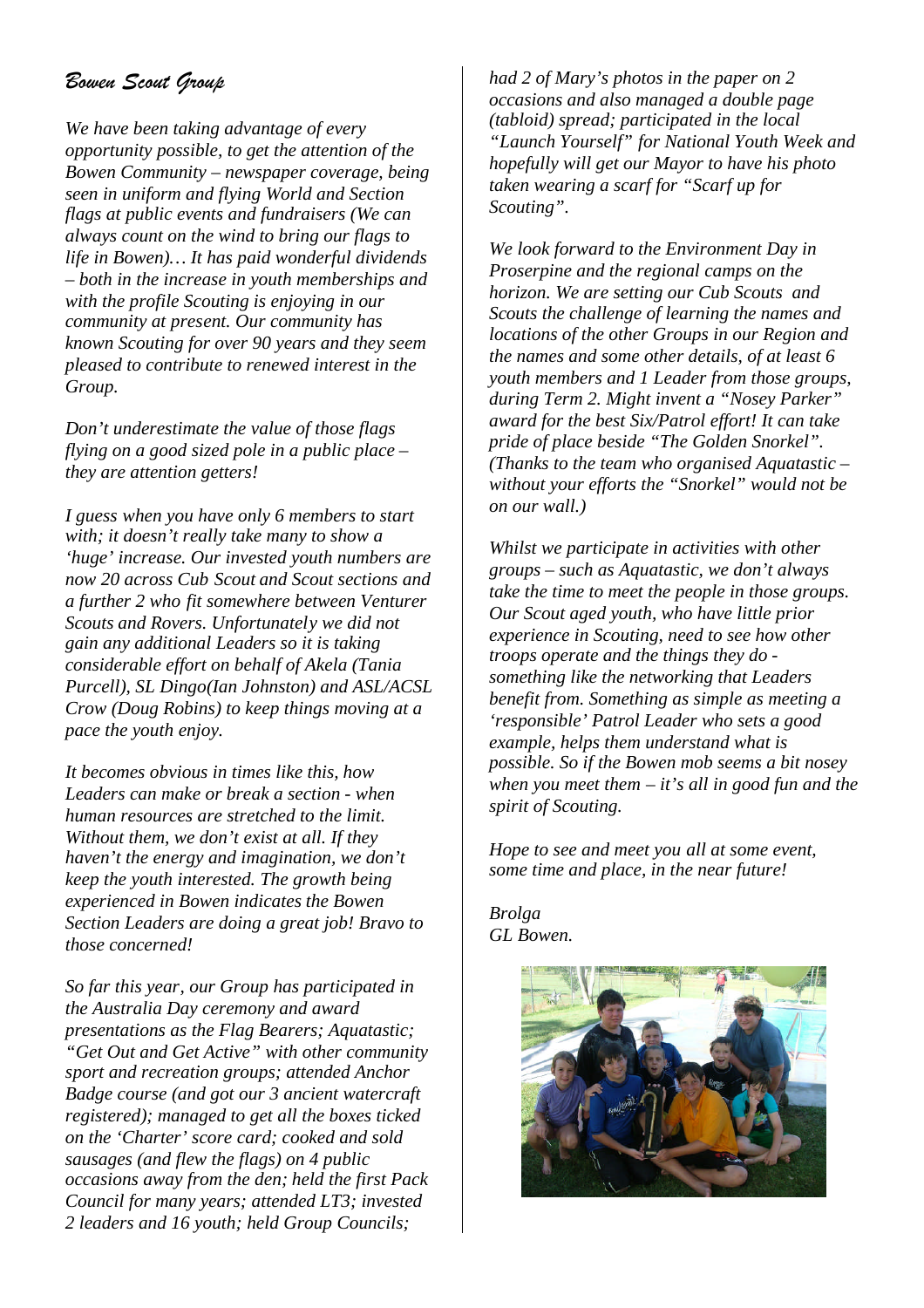## *Whitsunday Scout Group*

*Whitsunday Joey Scouts and Cub Scouts joined with Proserpine Group for Harmony Day activities.*

*We are busily raising funds. The first activity will be a Pamper Day for Mothers Day 13th May, to treat the mum's with discounted, massages, manicures, pedicures, facials etc. A Sunset Cruise on Sundowner cruises, is also in the planning for Sunday June 17th 2007 from 5pm till 7pm (Boarding from Abel Point Marina.)*

*Kathy Ball Joey Scout Leader*

#### *Banksia Scout Group-Scout Section Report*

*With a drop in member numbers we were forced to step back to a three patrol Troop. Platypus was disbanded with members filling position in the remaining patrols, RedBack, Scorpion and the Tassie Tigers.*

*As a Troop, we have achieved quite a bit for such a short term. Patrol Program Planning Night was very successful. It seems that Patrols are finally understanding what must be done although we need to get every member involved . We have learned how to make improvised stretchers, the procedure for DRABC and revisited Reef Knots. The Troop took on the challenge of cooking a 3 Course Meal over a fire without the use of utensils . Let me tell you, Alfoil was flying everywhere. Half a dozen Scouts managed to go through 5 metres of Alfoil before I got a chance to start going over the procedure. Enthusiastic, yes. Thrifty, no. Luckily I had bought an extra roll, just in case. All Scouts have fulfilled the physical requirements of the Pioneer Water Safety Badge. The Troop has also been involved in all the Group activities - Founders Day Campfire, the Den Clean Up and Clean Up Australia Day. Jake Watson was our sole representative for the Regional Founders Day Celebrations.*

*The Patrols have also been working on their individual programs.*

*RedBack started the year with Fire Safety. Please try to remember boys, it is a Mock*

*Emergency, you do not have to actually take the clothes off your victim. They followed this up with a night of knotting. Last week they joined in a Scorpion program of Safety and Survival and learned how to obtain water and purify it in a survival situation, how to survive a bushfire and discussed the natural danger that we might find in our area.*

*Scorpion has been very busy and are currently working on a Backwoodsman Patrol Activity Badge. They started off with an Emergency night which included a Mock Emergency whereby Elaine Fotheringham had driven my car into a flag pole. From all accounts Elaine survived . This program was followed by Fire Safety where we talked about the safety issues and regulations in Queensland. They learned how to make a realistic looking but cosmetic burn and then learned how to treat the emergency.*

*Tassie Tigers were a bit slower off the mark starting the year with a Wide Game. Some initiative challenges followed whereby they manage to get their whole Patrol over a flooded river with 3 staves and rope. Well Done! The Tigers finished the term off with a Bush Craft night where they learned about the history of scouting, how to make a compass and how to light gas and fuel lanterns.*

*Our Troop ended the term with a Wide Game of Monopoly. This was a great night whereby the Patrols, using a digital camera, had to buy as many properties in the city centre as they could in the given time. Scorpion was victorious and proudly accepted the coveted Chocolate Bunny Award.*

*Congratulations to Trent Lamb and Liam McNeill who have completed the requirements for the Australian Scout Medallion. Both Trent and Liam will be advancing to our new Venturer Section.*

*Jo Timms, Group Leader*



*Packing for Jamboree*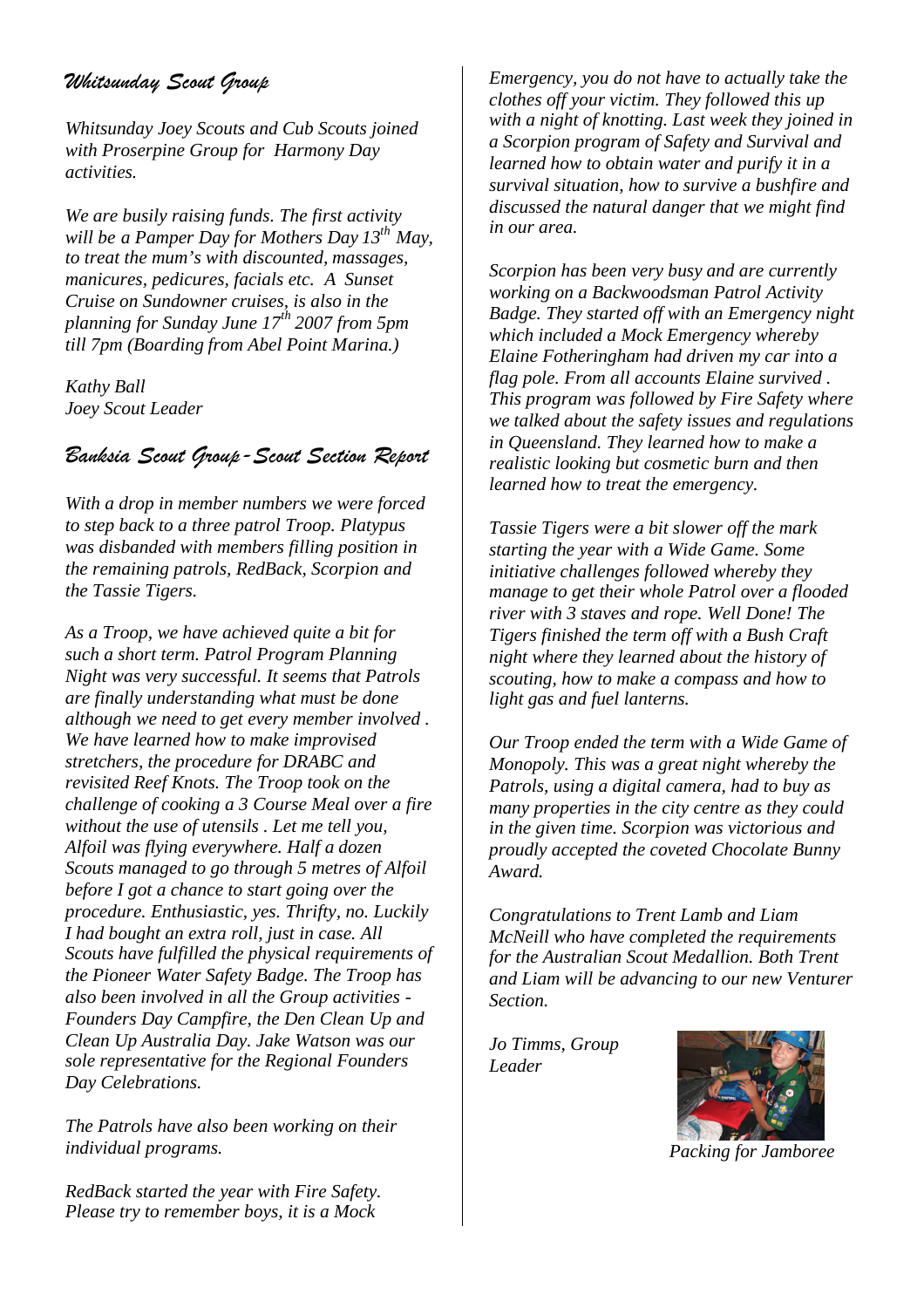### *Australian Jamboree 2007*

*Twenty-three scouts, 7 leaders and 1 Adult Support Member from the Central and Coastal Region attended the 21st Australian Jamboree at Elmore in Victoria.*

*Jamborees are held in Australia every three years, with this one having extra significance given it was the first major celebration of the 100 years of Scouting worldwide.*

*An estimated 12,000 Scouts from Australia and abroad attended the 10 day event, which saw the Elmore site turned into a temporary town complete with water and sewer infrastructure, an onsite hospital, shops, a radio station and daily newspapers.*

*There were many activities for the scouts to enjoy on and offsite. Riverforce was an activity where the scouts went on a paddle steamer on the Murray River and explored Echuca. At Bushwhacked the activities were based on Ned Kelly. At Bendigo scouts visited an underground mine, took part in Laser Skirmish, went roller blading and visited the Discovery Centre. Some scouts flew over the campsite on a small plane. Wet wild and windy at Lake Nagambie was a canoeing and swimming activity. Game-on was an onsite activity with an inflatable castle water slide, an obstacle course in a pond, and mud slide. Smashing up a car with sledge hammers was a very popular activity, as well a go-cart racing. Abseiling, bouldering and rock climbing wall were also on offer. There were circus activities to try out.*

*There was a Future Scout day when Cub Scouts and Joey Scout visited for the day. There was a market day at Jamboree where the scouts and leaders were issued with jamboree money and the patrols had to provide services or goods for a fee. Scouts earned money by doing massages, singing and entertaining, fake tattooing, face painting, coloured hairspray, pancakes and ice coffee, making woggles, and many other various games and activities.*

*At the Arena the opening and closing ceremonies were conducted and each night it was a place to congregate to listen to bands, such as Evermore, Rogue Traders, Area 7 and Taxi Ride which the scouts described as awesome.*

*The scouts experienced the typical Victorian weather being four seasons in one day.*

*The scouts returned home tired and exhausted but described it as a fantastic experience that every scout should aim to attend.*

*Thanks to Scouts, Josh, Hamish, Trent and Patrick for helping me compile this report.*

*Mrs Mary Wallace Regional Leader Community Relations*

#### *Founders Day*

*Central and Coastal Region Scouts celebrated Founders Day with a "Big Birthday Party" at Banksia Scout Den, Fernleigh Avenue, Andergrove, on Sunday 25th February 2007.*

*Lord Robert Baden-Powell the founder of scouting was born on 22nd February 1857. A cake with 150 candles in honour of BP was cut at the celebration.*

*Party games, such as, pass the parcel, pin the woggle on BP, ice hockey, sack races, create a cake, and balloon stampede, were enjoyed by the youth members, leaders, and parents.*

*A Founders Day, thanks giving service was conducted and all scouting members, past and present were asked to re-affirm their scout promise.*

*Dennis Tuckerman, Regional Leader Memorabilia, dressed as Baden Powell and told a yarn on 100 years of scouting and Pastor Don Gray, Regional Chaplain, spoke about the scouting promise and duty to God. He also read BP's last message.*

*Mary Wallace Regional Leader Community Relations*